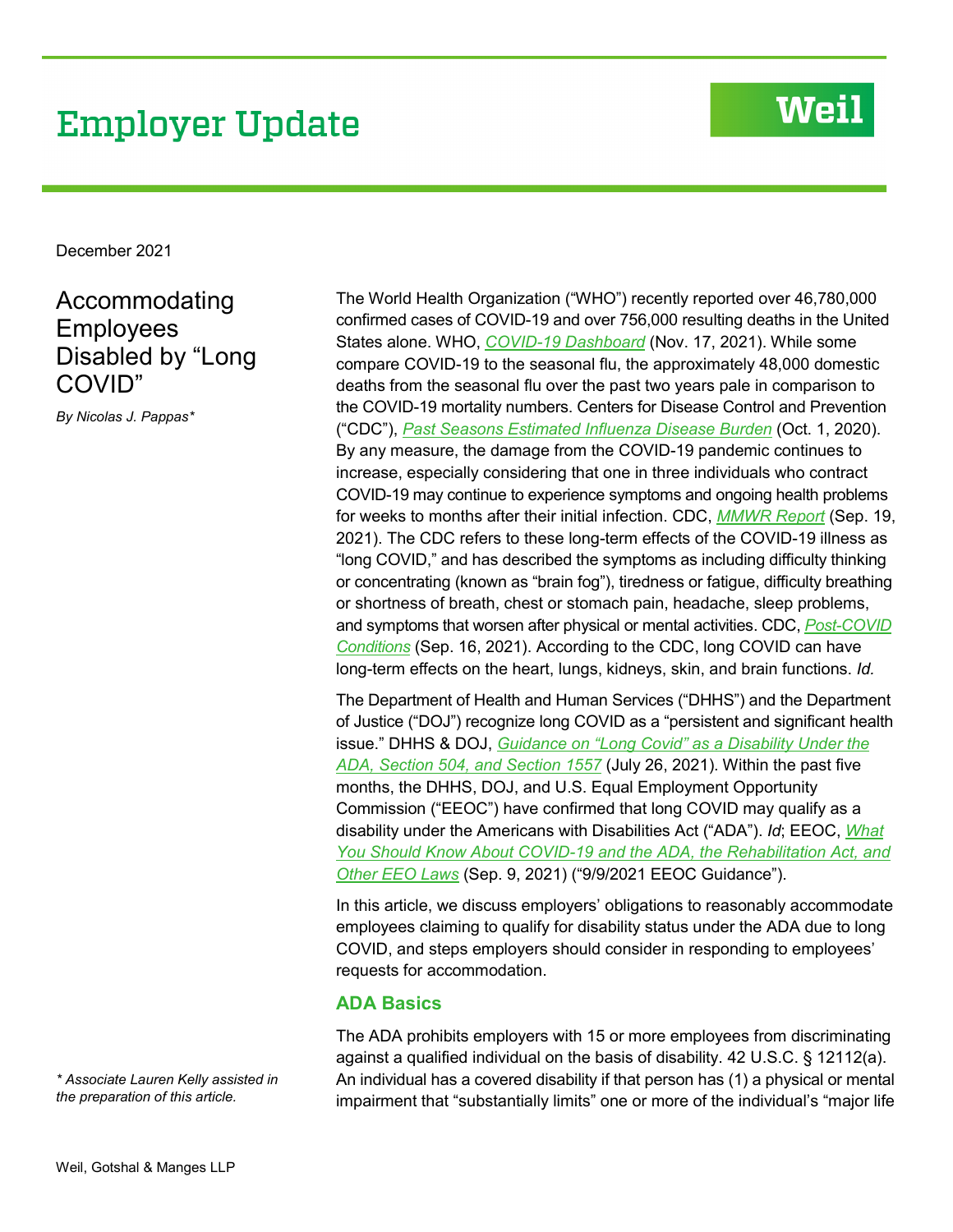"activities," (2) a record of such an impairment, or (3) is regarded as having such an impairment. *Id.* at § 12102. Major life activities include working, concentrating, thinking, communicating, breathing, sleeping, walking, standing, lifting, bending, speaking, and performing manual tasks. *Id.* A major life activity may also be the operation of a major bodily function, such as functions of the immune system, normal cell growth, digestive, bowel, bladder, neurological, brain, respiratory, circulatory, endocrine, and reproductive functions. *Id*.

Employers must make "reasonable accommodations" for an otherwise qualified employee with a disability, unless the employer can demonstrate that the accommodation would impose an "undue hardship" on the operation of their business. *Id* at § 12112(b)(5)(A). An "undue hardship" is a significant difficulty or expense for the employer, which is assessed considering the feasibility and cost of the accommodation, the resources available to the employer, and the nature of the employer's business. 42 U.S.C. § 12111(10); 29 C.F.R. § 1630.2(p). If a particular accommodation would result in undue hardship, an employer is not required to provide it but must consider other potential accommodations that would not cause undue hardship. EEOC, *[Revised Enforcement Guidance: Reasonable](https://www.eeoc.gov/laws/guidance/enforcement-guidance-reasonable-accommodation-and-undue-hardship-under-ada#undue)  [Accommodation and Undue Hardship Under the](https://www.eeoc.gov/laws/guidance/enforcement-guidance-reasonable-accommodation-and-undue-hardship-under-ada#undue)  [Americans With Disabilities Act](https://www.eeoc.gov/laws/guidance/enforcement-guidance-reasonable-accommodation-and-undue-hardship-under-ada#undue)* (Oct. 17, 2002) ("10/17/2002 EEOC Guidance").

### **Is Long COVID a Disability?**

On July 26, 2021, DHHS and DOJ published joint guidance ("Departments' Guidance") establishing that long COVID can be a disability under Titles II and III of the ADA.<sup>[1](#page-2-0)</sup> The Departments' Guidance notes that some people with long COVID (known as "long haulers") experience neurological damage, lung damage, heart damage, kidney damage, circulatory system damage, and/or mental health conditions. According to the Departments' Guidance, long COVID *may* be a disability if the condition substantially limits one or more major life activities. For example, a long hauler may experience memory lapses and "brain fog," which may substantially limit their major life activities of concentrating and thinking.

The Departments' Guidance confirms that long COVID is not automatically given disability status, as an individualized assessment is necessary in each case. This is consistent with the ADA's requirement that the existence of disabilities must be determined on a case-by-case basis. *See Albertson's Inc. v. Kirkingburg*, 527 U.S. 555, 566 (1999). Moreover, at least one federal court has ruled that contracting the COVID-19 virus alone does not establish the existence of a disability under the ADA. *See Champion v. Mannington Mills*, *Inc.*, 2021 WL 2212067, at \*4 (M.D. Ga. May 10, 2021). Long COVID is manifested through a range of symptoms varying in severity, so although it may be apparent that, for example, an individual with limited breathing capacity will qualify as disabled, other individuals affected by long COVID in less severe ways may not satisfy the ADA "disability" definition. CDC, *[Post-COVID Conditions](https://www.cdc.gov/coronavirus/2019-ncov/long-term-effects/index.html)* (Sep. 16, 2021).

Although the Departments' Guidance specified that "employment is outside of the scope of this guidance document," the EEOC announced that it agrees with the Departments' analysis of long COVID. 9/9/2021 EEOC Guidance. The EEOC recognizes that long COVID "may be a disability" under the ADA "in certain circumstances." In a September 9, 2021 Notice, the EEOC stated that it would release guidance about COVID-19 and ADA "disability" in the employment context "in the coming weeks." 9/9/2021 EEOC Guidance.

### **Practical Implications**

The Departments' Guidance and the EEOC's agreement with that Guidance signals that employers should consider making reasonable accommodations for employees with long COVID. The EEOC has required that employers engage in an informal dialogue with employees who request accommodations for their disabilities called the "interactive process." The purpose of this dialogue is for the employer to collaborate with the employee in determining whether a reasonable accommodation is possible, such that the accommodation will enable the employee to perform the essential functions of the job. *See* 10/17/2002 EEOC Guidance; *Holly v. Clairson Indus., L.L.C*., 492 F.3d 1247, 1256 (11th Cir. 2007).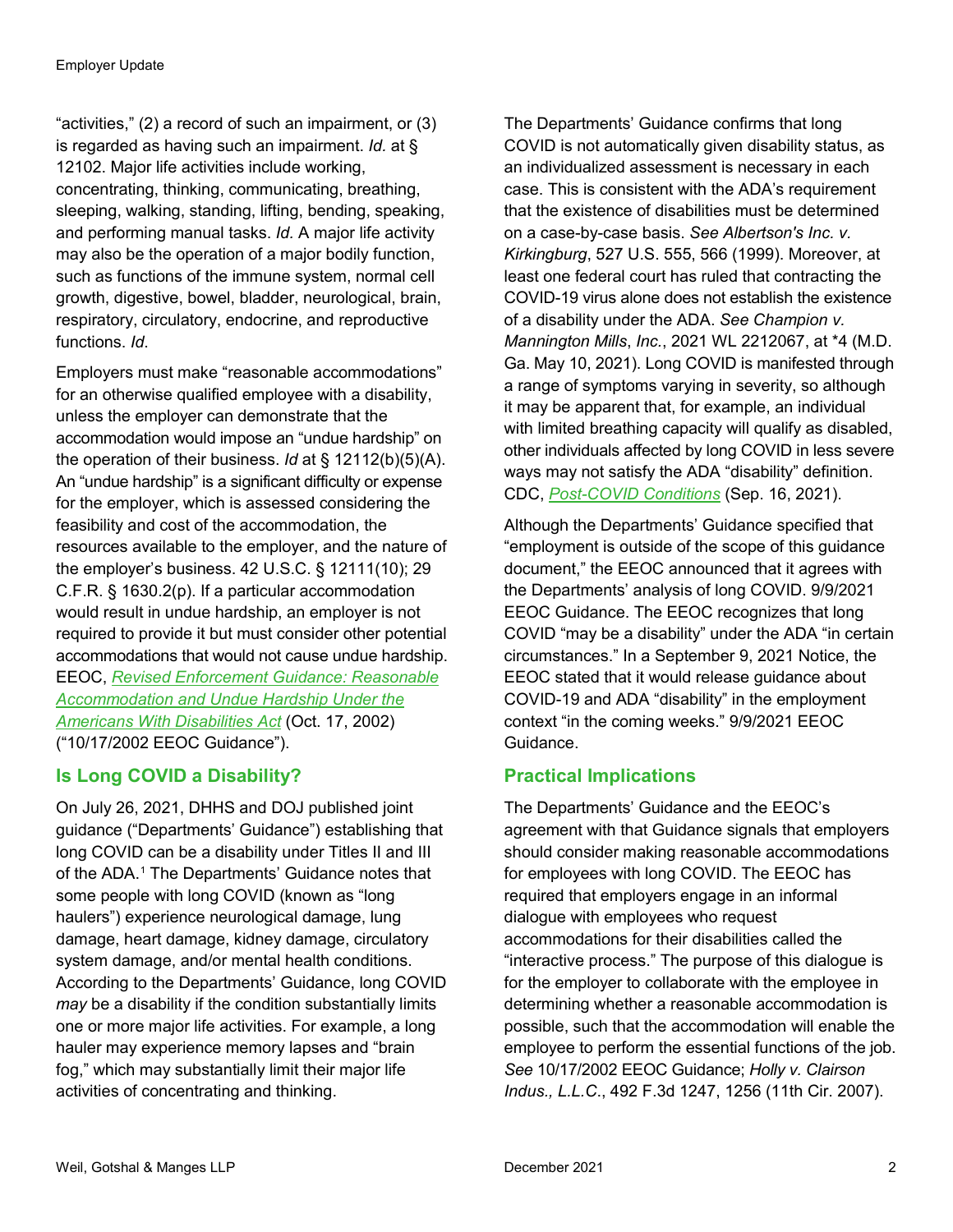<span id="page-2-1"></span><span id="page-2-0"></span>Potential reasonable accommodations for employees with long COVID may include job restructuring, transferring an employee to a vacant position, making changes to an employee's workstation or permitting the employee to work from home, and/or modifying the employee's work schedule (e.g., reduction in hours and/or time off). *See* 10/17/2002 EEOC Guidance. For instance, for long haulers who have difficulty concentrating, a possible accommodation may be relocating that employee's workstation from a busy part of the office to a quieter location. *See*  EEOC, *[Persons with Intellectual Disabilities in the](https://www.eeoc.gov/laws/guidance/persons-intellectual-disabilities-workplace-and-ada)  [Workplace and the ADA](https://www.eeoc.gov/laws/guidance/persons-intellectual-disabilities-workplace-and-ada)* (May 15, 2013). An employer similarly may consider accommodating the "brain fog" experienced by some long haulers by providing uninterrupted work time, memory aids such as flowcharts and check lists, and allowing the use of noise cancellation technology in the office. Job Accommodation Network, *[Accommodating Employees](https://askjan.org/blogs/jan/2021/03/accommodating-employees-with-covid-19-related-symptoms.cfm)  [with COVID-19-Related Symptoms](https://askjan.org/blogs/jan/2021/03/accommodating-employees-with-covid-19-related-symptoms.cfm)* (Jan. 3, 2021).

Employers may consider accommodating long haulers whose symptoms worsen after physical or mental activities by modifying their work schedule or permitting employees to take rest breaks. The EEOC explains that a modified schedule could include "adjusting arrival or departure times, providing periodic breaks, altering when certain functions are performed, allowing an employee to use accrued paid leave, or providing additional unpaid leave." 10/17/2002 EEOC Guidance. For example, in a case in which an oncampus police officer's high blood pressure symptoms were triggered by his twelve-hour shifts, the U.S. Court of Appeals for the Eleventh Circuit held that a reasonable jury could determine that modifying the employee's schedule to instead consist of eighthour shifts was a reasonable accommodation. *Snead v. Fla. Agric. & Mech. Univ. Bd. of Trs.*, 724 Fed. Appx. 842, 846-847 (11th Cir. 2018).

The reasonable accommodation requirement under the ADA never requires an employer to reallocate essential functions of an employee's job. 10/17/2002 EEOC Guidance. Similarly, an employer is not required to bump another employee out of their position in order to accommodate a disabled employee.[2](#page-2-1) *See U.S. Airways, Inc. v. Barnett*, 535

U.S. 391, 405 (2002); *Jackan v. New York State Dept. of Labor*, 205 F.3d 562, 566 (2d Cir.), *cert. denied*, 531 U.S. 931 (2000). In contrast, an employer may be obligated to allow a disabled employee to work a modified schedule as a reasonable accommodation provided that such an accommodation would not pose an undue hardship to the employer. 10/17/2002 EEOC Guidance.

Accommodation of individuals suffering from "brain fog" due to long COVID may pose a particular challenge for employers. In a case in which a Chief Phycologist with supervisory and clinical responsibilities suffered from a memory impairment, the U.S. Court of Appeals for the Seventh Circuit considered two categories of potential accommodations: (1) relying upon common strategies to compensate for memory difficulty such as note-taking, and (2) job restructuring in the form of eliminating administrative and supervisory responsibilities and structuring a lighter caseload. *Id*  at 288. The Court did not find either of these accommodations to be viable solutions in part because it was only speculative that such tactics would actually allow the Chief Phycologist to perform the essential functions of his job. *Id* at 289. Moreover, the Court did not approve of the second category of accommodations because it would require the employer to eliminate essential supervisory functions of the Chief Phycologist's job. *Id.*

Ultimately, employers should educate themselves about long COVID so that they can recognize requests for disability accommodations. An employee's request for a disability accommodation may not – and is not legally required to – be in writing or contain the terms "reasonable accommodation," "Americans with Disabilities Act," or "disability." EEOC, *[Disability](https://www.eeoc.gov/employers/small-business/disability-accommodations-tips)  [Accommodation Tips](https://www.eeoc.gov/employers/small-business/disability-accommodations-tips)* (last accessed November 17, 2021). Nevertheless, employers have an obligation to engage in the interactive process once they receive a request from an employee or have reason to know that an employee is experiencing job-related problems due to a disability. 10/17/2002 EEOC Guidance.

*Reprinted with permission from the December 1, 2021 edition of the NEW YORK LAW JOURNAL © 2021 ALM Media Properties, LLC. All rights reserved. Further duplication without permission is prohibited. ALMReprints.com – 877-257-3382 - [reprints@alm.com](mailto:reprints@alm.com)*